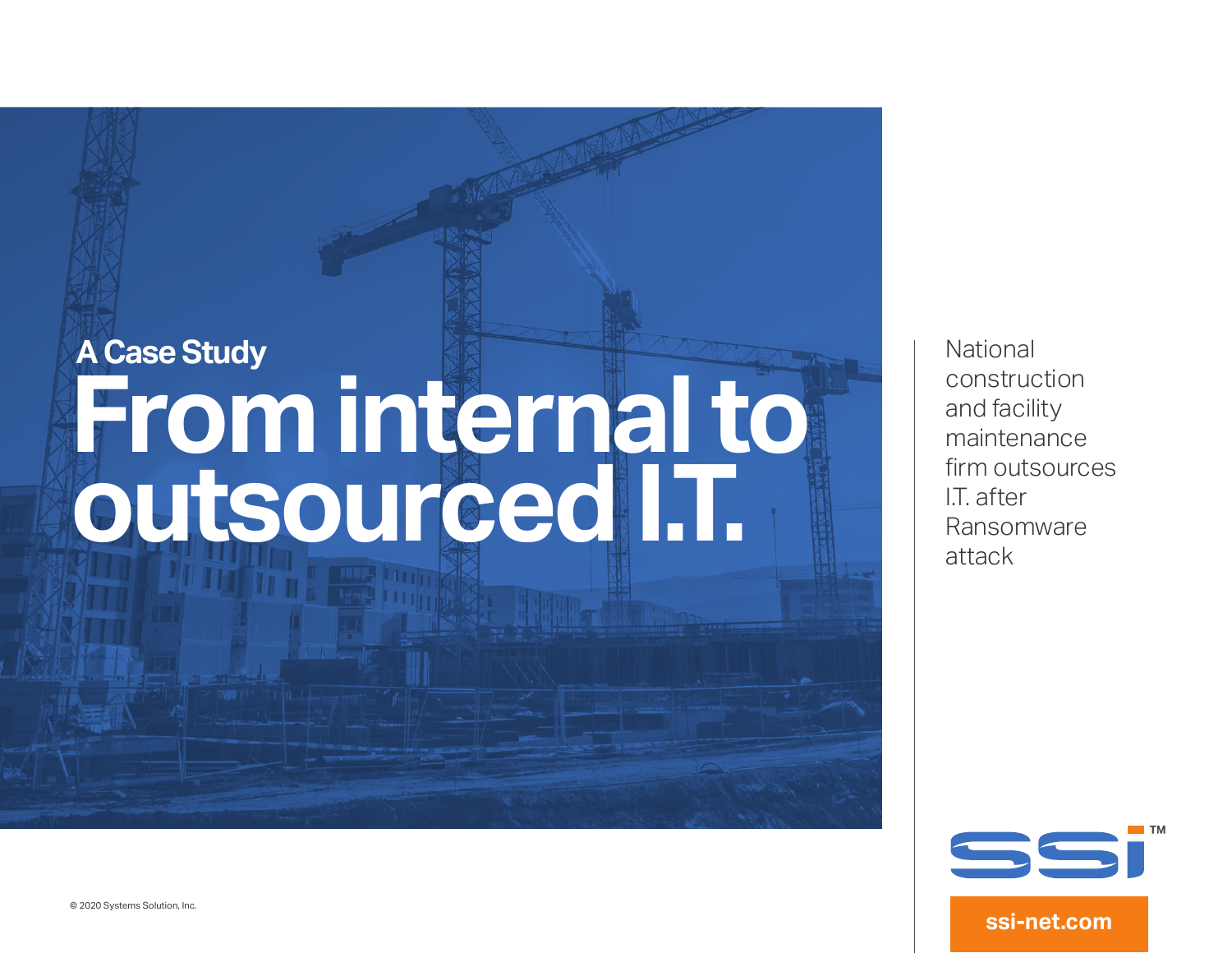

#### **Executive Summary**

For over three decades, SSI has delivered secure, reliable, and powerful technology solutions to companies in the Mid-Atlantic area. SSI helps companies meet industry standards and regulations and obtain the most value from their IT investments.

A national construction and facility maintenance firm (the "Company") was experiencing widespread IT issues company wide. Over the past 25 years, the Company had leveraged technology to stay relevant in an ever-changing industry, involving everything from snow removal, landscaping, construction services, and facility maintenance in all 50 states.

Due to turnover amongst internal IT staff, the Company experienced network performance issues, file storage problems, and an inability to quickly recover in the event of an outage. To make matters worse, they were hit with a Ransomware attack that kept the Company down for several days. After an extensive evaluation process, SSI was selected to provide an in-depth assessment of the current infrastructure along with a detailed technology roadmap for the next 5 years.

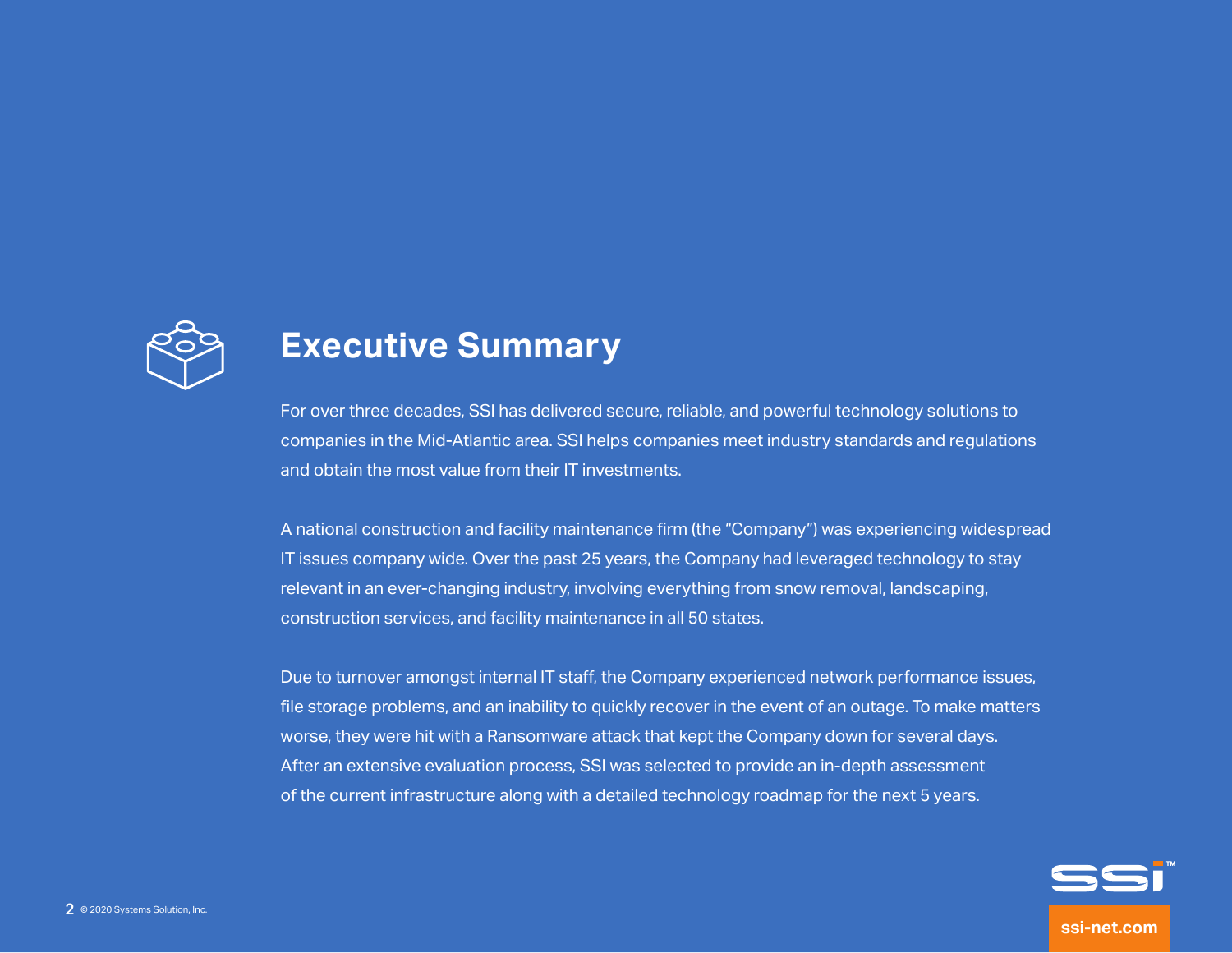### **Challenges**

The Company hired a new internal IT Director, who upon getting started found an antiquated infrastructure with legacy architecture that was unable to keep the business operating efficiently.

To make matters worse, the Company was hit with a Ransomware attack, which exposed the fact that backups had not been properly verified for the past several weeks. This caused the new IT Director to scramble to restore applications in a poorly constructed IT infrastructure with minimal documentation on network topology. Finally, the Company engaged SSI.

- **Network performance issues**
- **File storage problems**
- **Inability to recover from outage** 
	- Poorly constructed infrastructure



- Ransomware attack
- Turnover of internal IT staff



- **3,000 employees**
- **Multiple offices**
- **Services all 50 states**

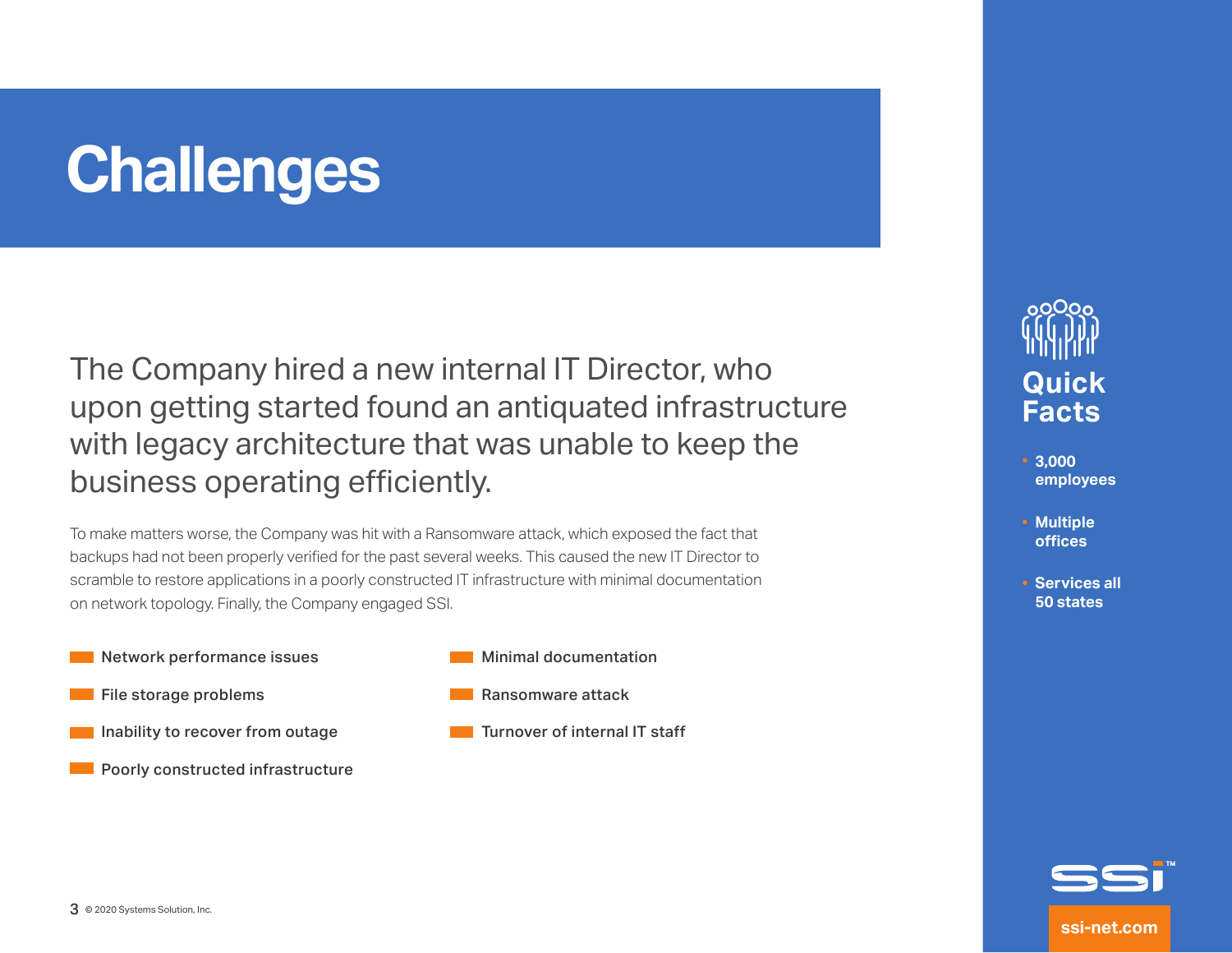### **How SSI's solutions helped**

#### SSI performed an initial assessment and documented the 5-year technology roadmap, in addition to providing 24x7 Managed IT Services for the on-premise IT infrastructure.

After performing the initial IT infrastructure assessment, SSI determined that the local network devices, including routers, switches and firewalls were all beyond end-of-life with the average deployment age being over 7 years. In order to ensure optimal network performance, it was determined that the first priority to address would be a network refresh of local hardware. During the network refresh, it became apparent that the current backup and disaster recovery strategy was insufficient for the Company's requirements. Multiple customers were requesting documentation regarding backup and disaster recovery plans to satisfy their business continuity requirements. SSI was able to provide a local backup with offsite disaster recovery replication to ensure ongoing business operations in any possible event.

By setting up a hybrid IT solution with a hardware refresh of local network devices and storage, the Company was able to increase uptime, service availability, and operational efficiency.

Server Support

SOC/SIEM Security

Network Monitoring

- **24x7 Managed IT Services**
- Backup and Disaster Recovery



- **ConnectWise** •
- **Labtech** •
- **Auvik** •
- **Veeam**  •
- **VMware** •

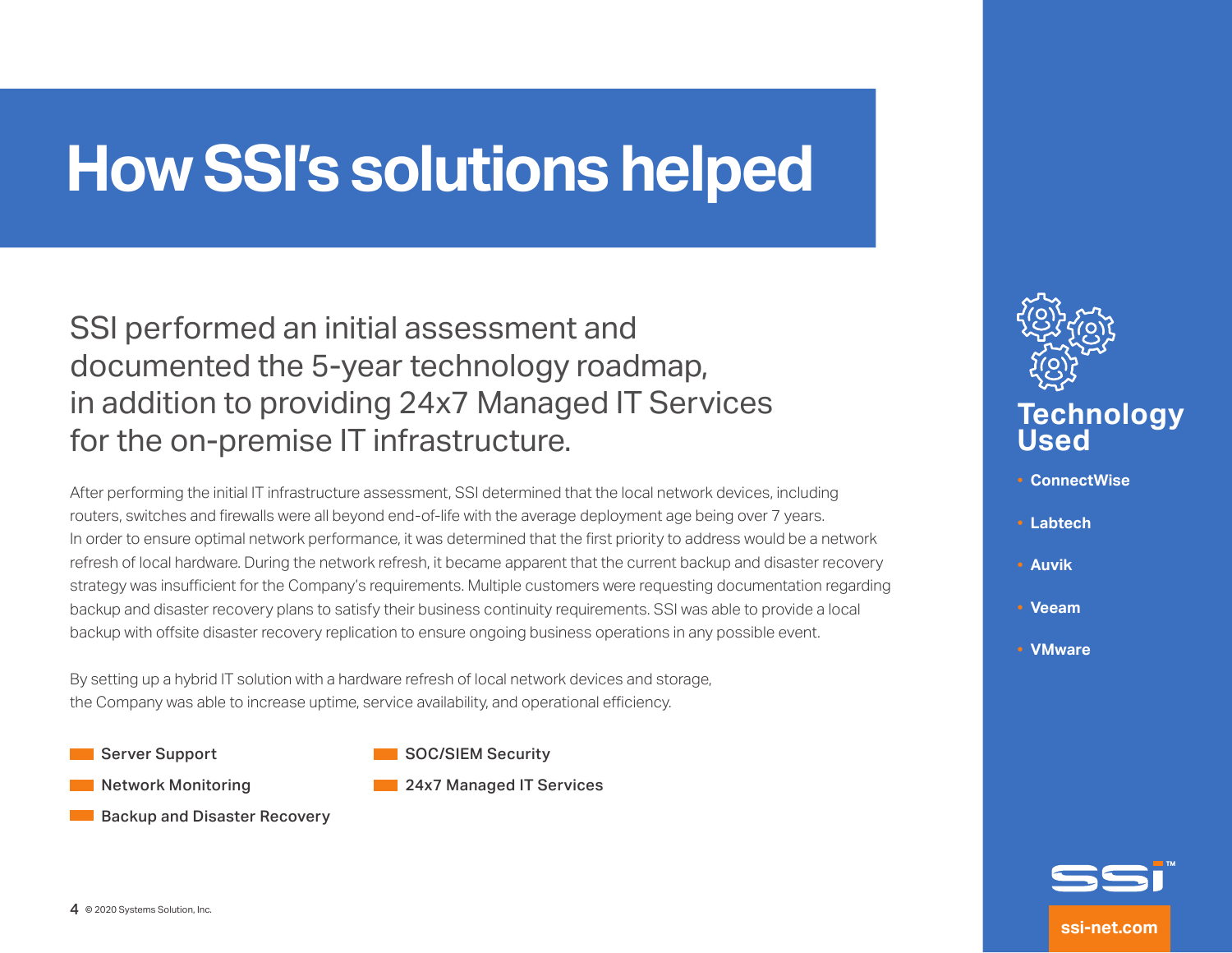### **Results and ROI**

After the initial 3-month period, the Company was running an up-to-date IT infrastructure with better performance and resiliency.

Through regularly scheduled quarter business review meetings, the Company now understands the overall health of their network and any future projects which may need to be addressed. The Company realized early on that SSI was the right fit for their needs moving forward.



- **Updated infrastructure**
- **Greater network performance**
- **Increased uptime**
- **Great service availability**
- **Stronger operational efficiency**
- **Business continuity**
- **Proactive IT approach**